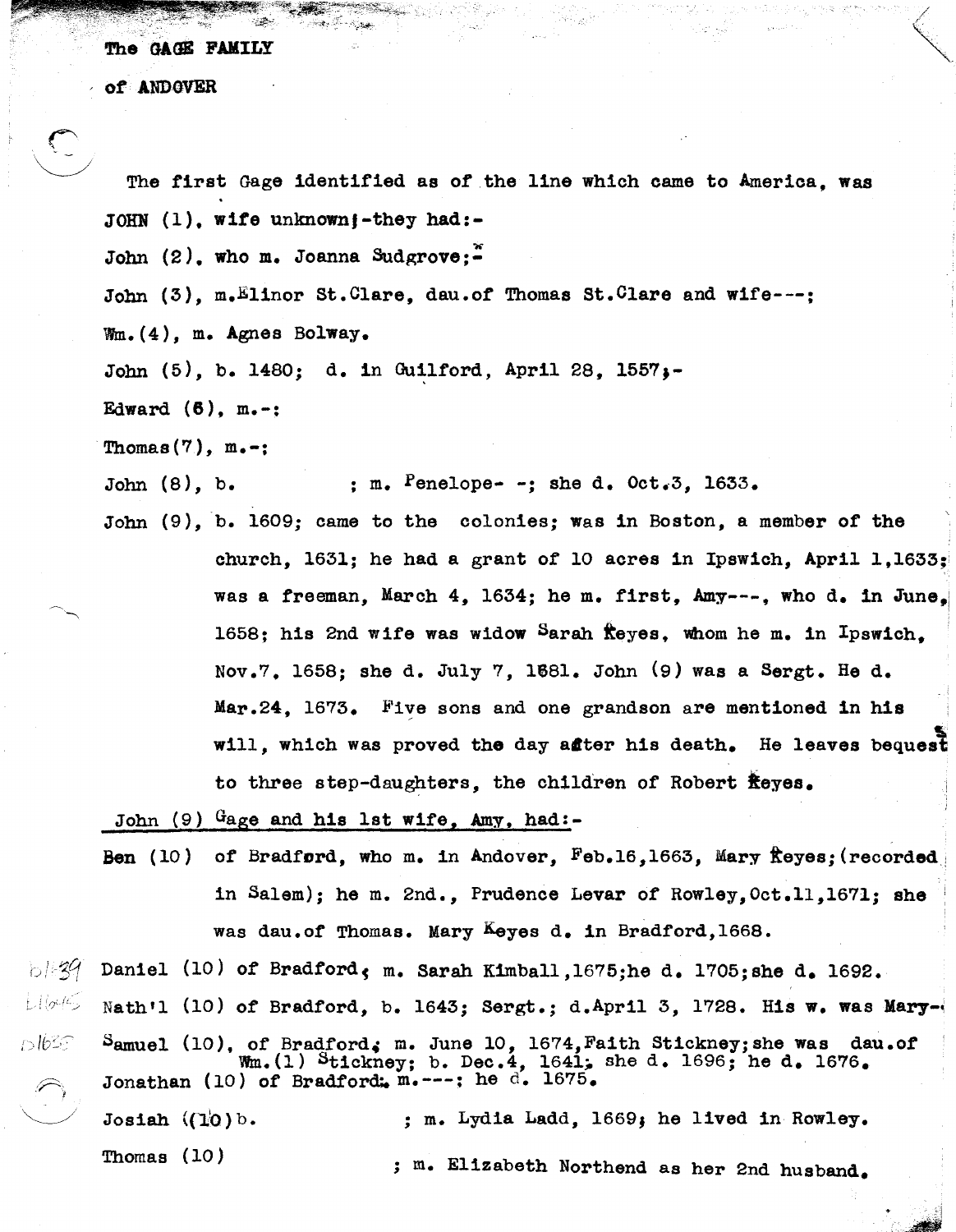Nathaniel(2)  $G_{\text{aqe}}$  (John(1) of New England) and wife, Mary, had:-Nathaniel (3), b. 1694; an Ensign; m. Mehitabel Kimball, 1719; he d. 1777 at 83.

·-2-

•

Mary  $(3)$ , b. 1698; may have m. Ben Thurston of Newbury, 1718.

Samuel (2)  $G_{\text{age}}$  ( John (1) and wife, Faith Stickney, had:- $\texttt{Ellzabetn}(3)$ , b. 1675; m. David Kimball. twins(3) a son and daughter, b. 1676; d.y.

Jonathan  $(2)$  <sup>U</sup>age ( John  $(1)$  and wife, had:-Naomi (3) b. 1672.

Daniel(2)  $q_{\text{age}}($  John (1) and wife, Sarah Kimball, had:-John (3), b. 1677; prob. m. Susannah Ross, 1706; he d. 1759; she d. 1746.

Sarah (3), b. 1679; d.y.

Daniel (3), b. 1676, Mar.12; m. Martha Burbank, 1698; she was b. 1680, dau.of Caleb Burbank and w. Martha Smith; she d. Sept.8,1741; he m. 2nd., May 12, 1742, Margaret, widow of Jonathan Boynton; she was dau.of Jonathan Harriman; he d. March 14, 1748 at 73; she m. 3rd., John Stewart.

Samuel (3), b. 1680; prob. m. Mary Watson, 1710; prob. m. 2nd., widow

Elizabeth Page, in Haverhill, 1725. She was E1iz.Lewis,b. Mary  $(3)$ , b. 1681.  $/ab.1689$ . Mehitabel (3), d. 1683. No record of birth. Lydia (3), b. 1684. Sarah  $(3)$ , b. 1687; prob. m. Samuel Barker; she d. 1764. Sarah (3), b. 1687; prob. m. Samuel<br>Abigail (3), b. 1687; d. unm. 1723. Hannah (3), b. 1691. ( Daniel (2), was b. in Ipswich, 1639.)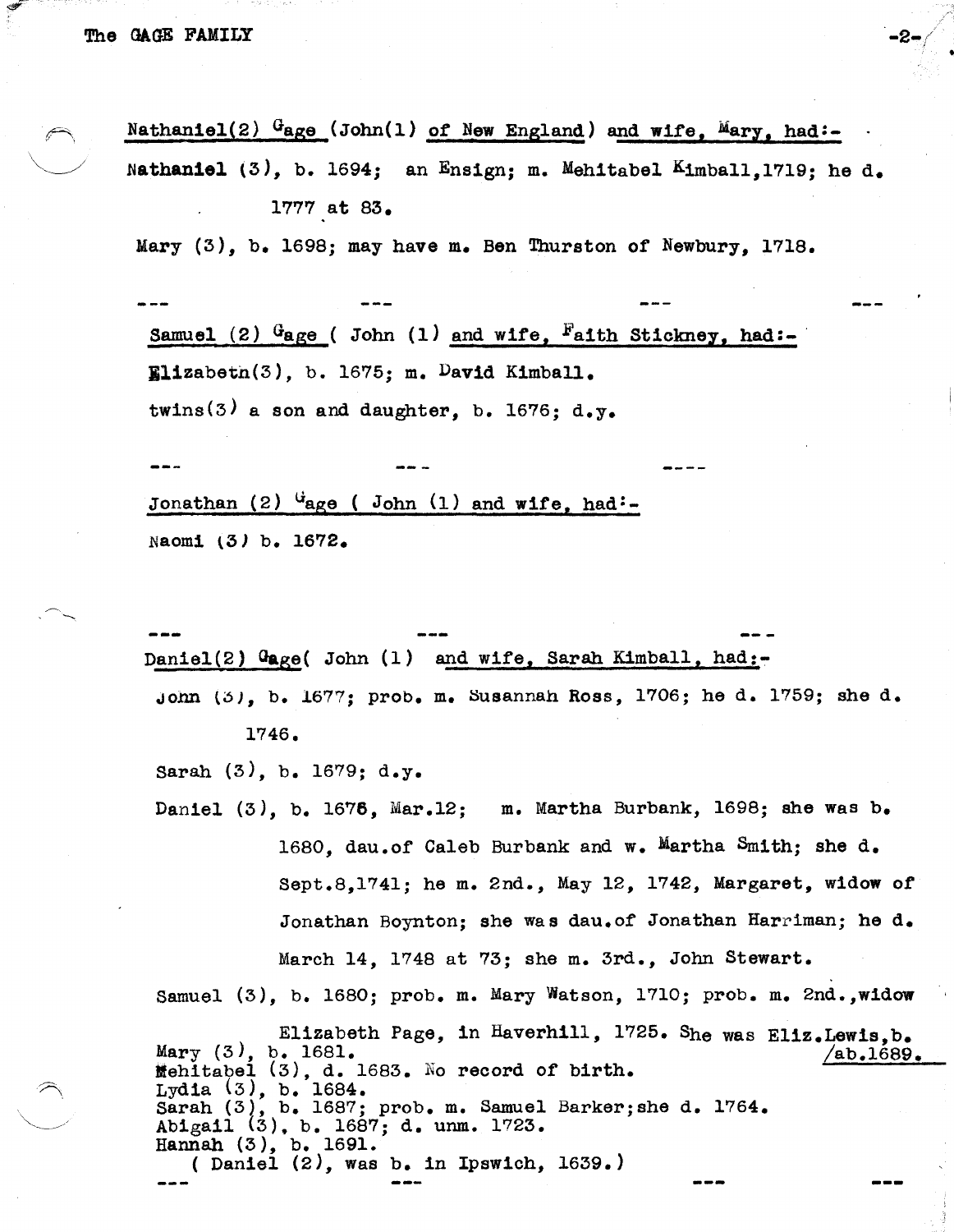Ben(2)  $G_{\text{age}}$  ( John (1) and wife, Prudence Levar, had:-

John (3), b. Feb.25, 1671

John (3) 2nd., b. July 15, 1672; m. Saran Hazeltine, June 13, 1694. She was dau. of David Hazeltine and Wife, Mary Jewett; b. Mar.11. 1673/4; She d. May 27, 1753. He d.Dee.10, 1751 at Bradford.

-3-

**--...** 

John (3) Hage ( Ben  $(2)$  John  $(1)$  and wife, Sarah Hazeltine, had:-Sarah (4), b. 1695.

Elizabeth  $(4)$ , b. 1696; prob. m. Nathan Parker of ANDOVER. 1731.

Ben  $(4)$ , b. 1699; a Lieut.; m. Rebecca Milliken, 1722; she was dau.of

Robert Milliken and wife,  $^{R}$ ebecca; he d. 1782 $_{e}$ she d. 1775 at 77. Jonathan (4), b. 1701.

Ebenezer  $(4)$ , b. 1703; m. Priscilla Kimball, 1728; he d. in <sup>P</sup>elham, N.H., Oct. 8, 1756.

Thomas  $(4)$ , b. 1706; m. Phebe Frye of ANDOVER. 1734. He d. at Fort  $\mathfrak{m}_0$ . rlenry in French War.She m.2wd.,Dan'l Gage, after 1756. John (4). b. 1708. William (4), b. 1711;bapt. Sept. 23, 1711; m. Debora Swan, Sept. 30,1736. Prudence  $(4)$ , b. 1715; m. Aaron Carlton.

Essex Court  $^{R}$ egistry of Deeds; $J_{\text{u}}$ ne 30, 1726:-

 $\sqrt{2}$  .

The "only surviving heirs" of Jn. Gage, formerly of Ipswich, late of Bradford, in the Coutny of Essex, quitclaim to Jacob Foster, ' an old commonage or common right in the township of Ipswith, which doth Redound and belong to our sd. Father and grandfather John Gage as he was Entered and stands recorded as a Commoner in the list thereof in the year 1641. Signed by :- Nathaniel  $G_{\text{age}}$ , (son).

---

John Gage, Daniek Gage, John Gage, Jr. (grandsons) David Kimball, (for his wife, Elizabeth Gage, grand-dau.of Jn. (1)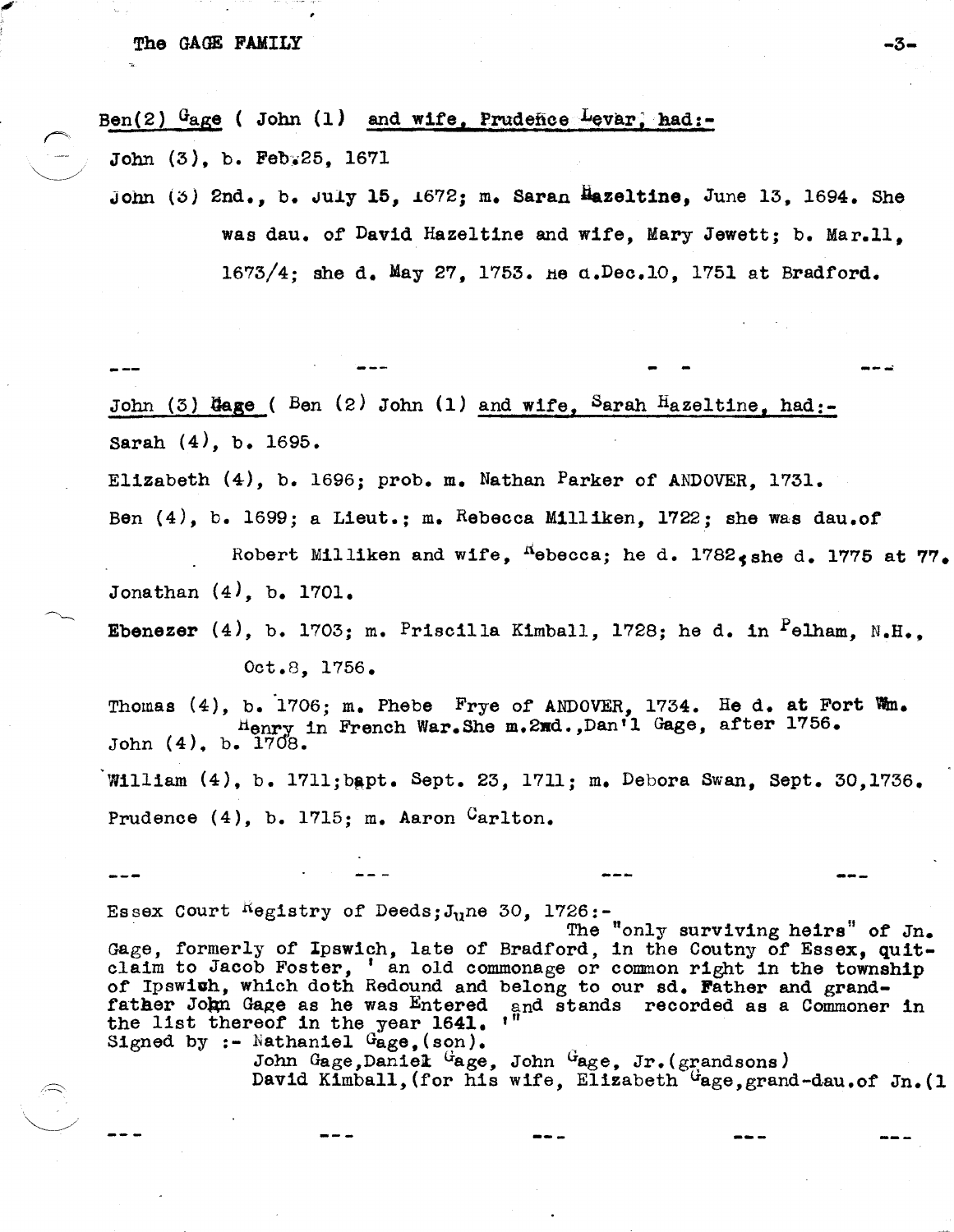ret : to the second state of the second state of the second state of the second state of the second state of t

Nathaniel (3)  $G_{\text{age}}$  (  $National(2)$  John (1) and wife, the itabel Kimball: Mehitabel (4), b. 1721.

~.

Jabez (4), b. 1723; m. Elizabeth Wilson, 1741; he d. 1786.

Richard (4), b. 1727; m. Ann CUmm1ng , 1752; he d. Sept.8,1770; age 44, on gravestone.

Nathaniel  $(4)$ , b. 1730; m. Dorothy Kimball, 1757; he was  $G_{\text{apt.}}$  in the Revolutionary War; he d. 1797; she d. 1815.

Sarah  $(4)$ , b. --- perhaps m. <sup>N</sup>ehemia Carlton, 1758.

John (3)  $G_{\text{age}}$  (  $Dan(2)$  John (1) and wife, Susanna Ross, had:-Mary (4), b. 1707; (did she m. Joseph Jewett, 17321 Abraham (4), b. 1710; m. Mary---; had a family. Susanne  $(4)$ , b. 1712; m. Timothy Stevens of Newbury, 1743. Ruth (4), b. 1714. Joseph  $(4)$ , b. 1715; m. Anna Abbott of ANDOVER. 1741. Aaron (4), b. 1718; m. Hannah Stevens, 1745; she d. 1749.

Daniel(3)  $\hat{\theta}$ age (Daniel(2) Jn. (1) and wife. Martha Burbank, had:-Mehitabel  $(4)$ , b. 1698; ( did she m. Ben Barker, 1720?) Josiah  $(4)$  b. 170 $\Delta$ : settled in Pelham. N.H. Martha (4), b.Apr.7, 1703;

Lydia  $(4)$ , b.May 24, 1705.

Moses  $(4)$ , b.May 1, 1706; settled in Sanborntown, N.H.;; m. Mary Hazeltine, 1733.

Daniel (4), b. Apr.22, 1708; settled in Pelham, N.H.,pub. to Ruth Kimball of Bradford, Apr.l0, 1736; he d. at 68, 1775.

Sarah  $(4)$ , b. Feb.19, 1709/10; m. Edmund Hardy, May 10, 1731.

Jemima  $(4)$ , b.Dec.2, 1711;m. Righard Kimball, Nov.8, 1723.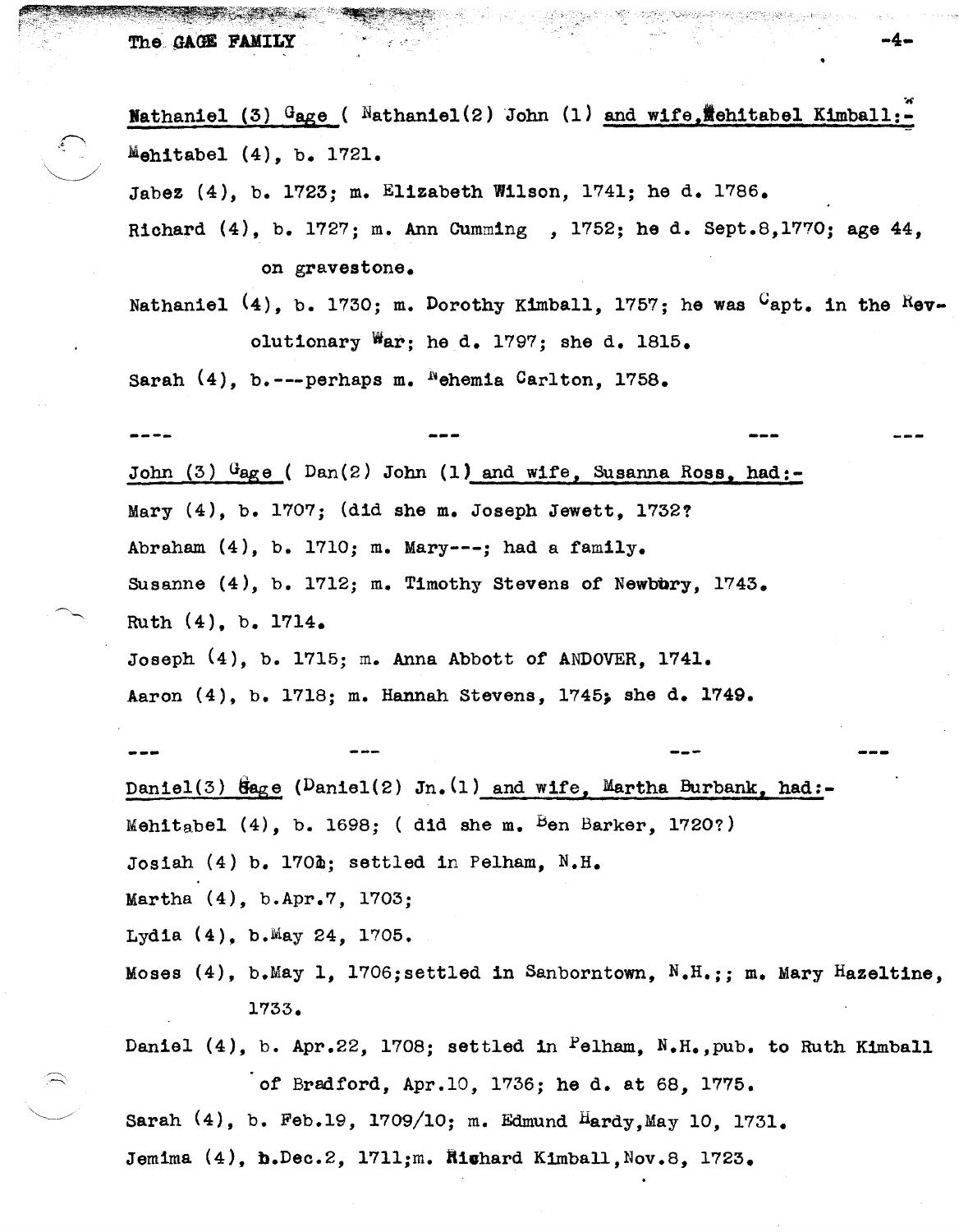$\searrow$  :  $\sim$ Children of Daniel (3) Hage and wife, Martha Burbank,  $($  cont. $)$ :-Naomi  $(4)$ , b. Feb. 25, 1714/5;m. David Hall, Sept. 22, 1737. Esther (4), b. May 15, 1716; m. Jonathan CUrrier, Aug.l,1739. Amos (4), b. July 28, 1718; settled in Pelham, N.H.; m. Mehitabel Kimball, 1741; he d. 1792; she d. 1794. Abigail (4), b.Dec.22, 1720; d.y. Mary (4), b. Aug.31, 1722; m.Gideon Hardy, May 24, 1744. Abigail  $(4)$  2nd., b. March 13,1725 ; m. Stephen Russell of Dracut.1743. Samuel (3)  $G_{\text{age}}$  ( Daniel(2) John (1) and wife, Mary Watson, had:-Dorothy (4), b. 1711. --- Dorcas (4), b. 1712. (A Dorcas Gage Was warned out of Andover, l767.She may have been a resident, nurse or servant.) David  $(4)$  ? of  $P$ elham, 1740; m. Hannah ---. Samuel (4), b. 1715; d. y. Mary (4) or Marah, b. 1720. Sarah (4), b. 1721. Job (4), b. 1722. by 2nd wife, Elizabeth (Lewis) Page: . Abigail (4), b. 1726.

 $_{\texttt{L1cut}}$ .Ben(4)Gage(Jn.(3) $\texttt{Ben}(2)$ Jn.(1) and wife,Rebecca Milliken, had:-Elizabeth (5), b. July 1, 1723; {e1igib1e for Sam Johnson of ANDOVER,Apr • . 22, 1742.

sarah (5), b. 1726.

 $\approx$ '.

Ben (5), b. 1729; m. Priscilla Poor of ANDOVER,Feb.22, 1750; he was a Major; he d. July 27,1796; She d. next day,July 2S,1796,at 67.

-5-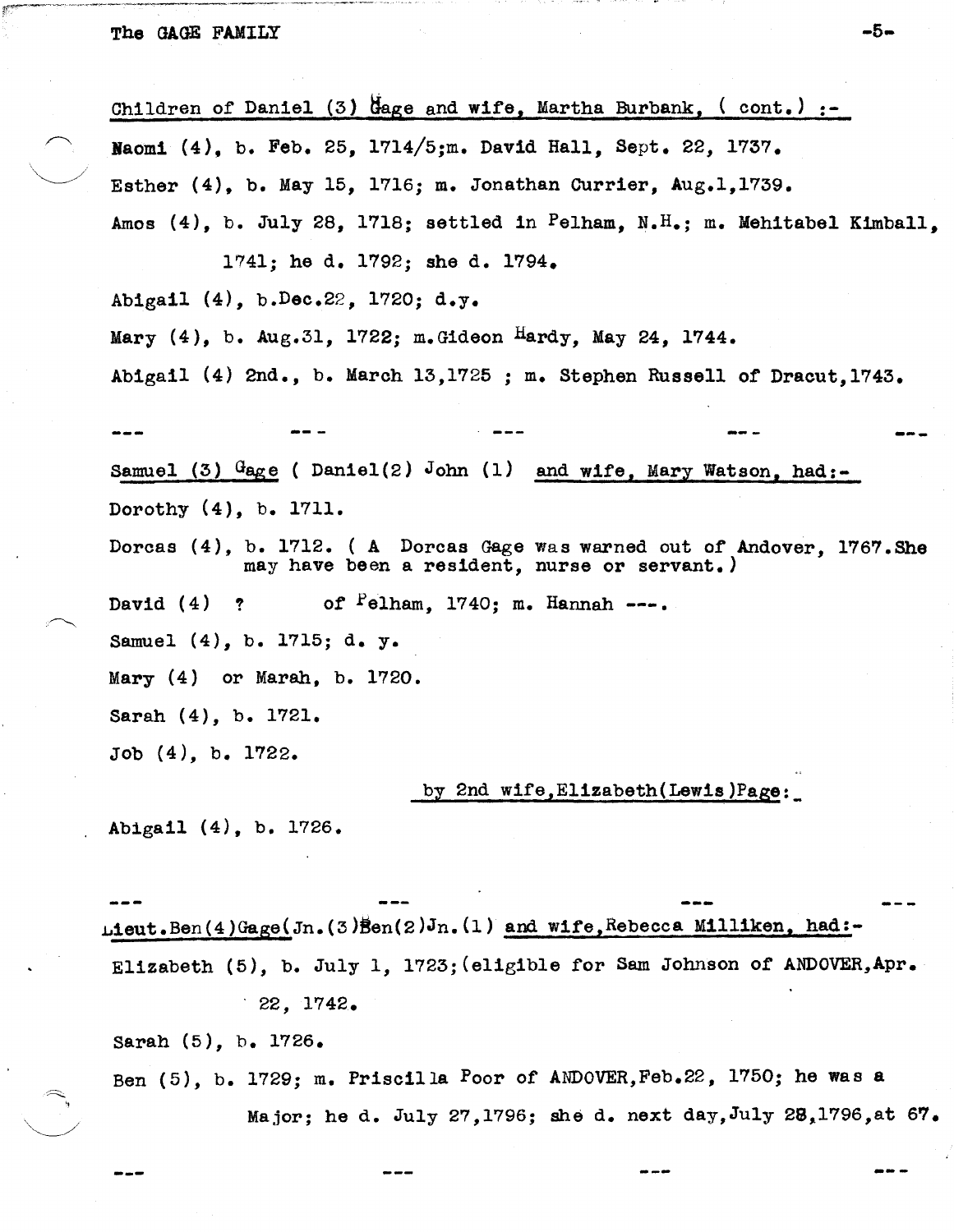#### THE GAGE FAMILY

EBENEZER(4)Gage(Jn.(3)Ben(2)Jn.(1) and wite, Priscilla Kimba11,had:-

-6-

Hannah (5), b. 1730.

Sarah (5), b. 1731.

Ann (5), b. 1733.

Priscilla (5), b. 1734.

Elizabeth  $(5)$ , b. 1736.

Ebenezer(5), b. 1738; d. 1740.

Ebenezer (5) 2nd., b. 1742.

John  $(5)$ , b.  $1744$ .

Mary (5), b. 1747.

Thomas(4)  $\text{Gage }$  (John(3)Ben(2) John (1) and wife, Phebe Frye, had:-Phebe (5), b. 1735; d. 1736. James (5),  $b.71736$ ; m.  $R$ ebecca Kimball, $A$ ug.18, 1757; she d. and he m.2nd. Sep.29,1761, Sarah Lamson of Amherst,  $N_e$ <sup>H</sup>.; she was dau.of Sam'l and Abigail (Bryant)  $\mu$ amson. W<sub>a</sub>nt from Amherst to Jaffrey about 1779. He d. April 30, 1815 at 79. She d. Oct.27,1832 at 93(8ee History of Jaffrey, N.H. )

Jonathan  $(5)$ , b. in Pelham, 1747; pub. to Dorcas Swan of Methuen, 1773. Sarah (5), b. 1751.

Jesse (5), b. 1753; d. 1755.

Elizabeth (5), b. 1755; d. 1758 •

Joseph(4) $G$ age(Jn.(3)Dan(2)Jn.(1) and wife, Ann Abbott, had:-Joseph (5) Anna (5) ) ) twins, b. 1741. ) ch11d (5), bapt. 1742.

--- ---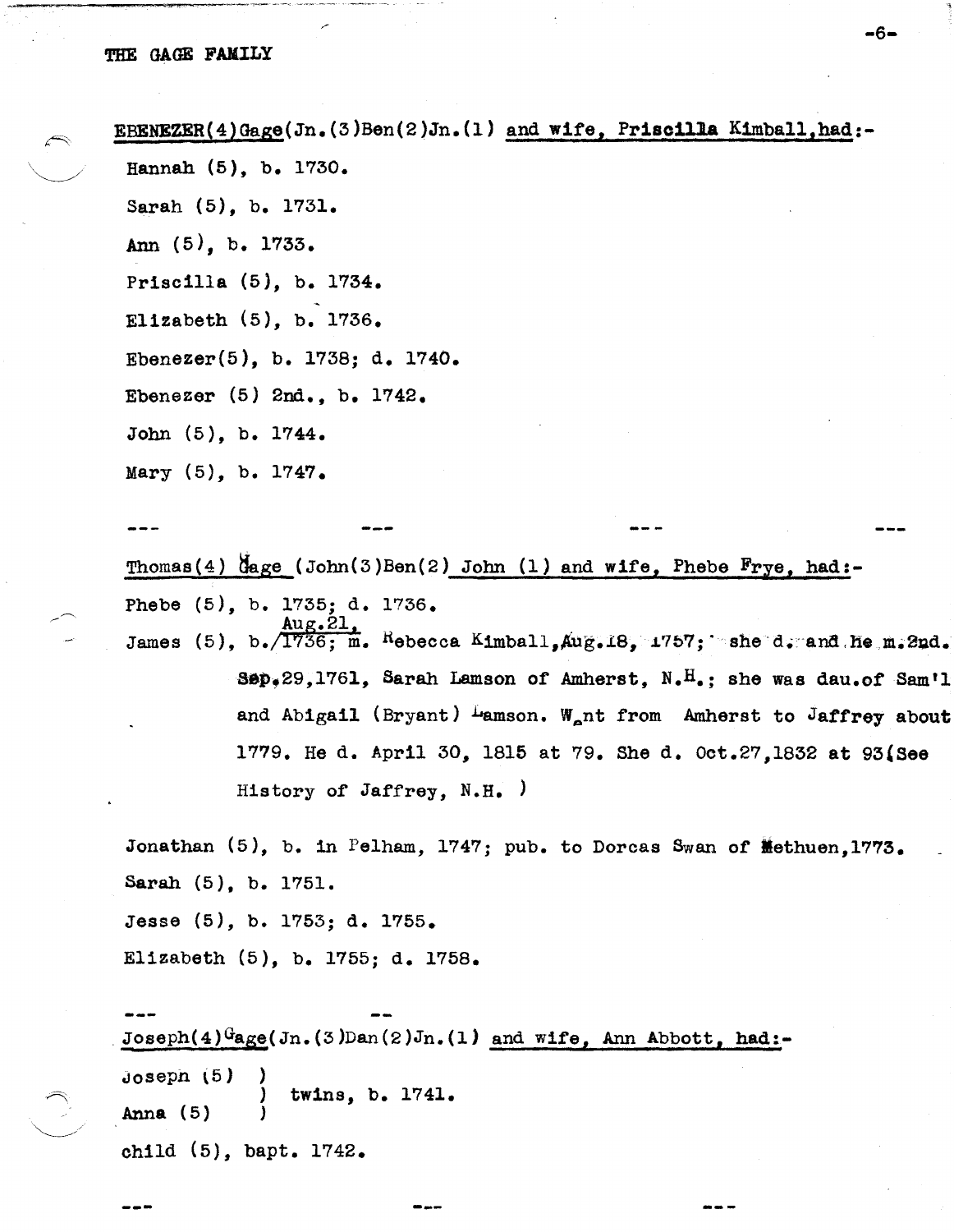#### THE GAGE FAMILY

Richard( $4)^{G}$ age (Nath'1(3-2) Jn.(1) and wife, Anne Cumming, had:-Jeremiah (5), b. 1753; d. 1821. Uriah (5), b. 1755; m. Hannah Tenny, 1787; he d. 1837. Had:-Nancy (6), b. 1788; m. John Ingerso11,1814. Julia (6), b. 1795; m. Uriah Bailey, 1816. Hannah (6), b. 1797. Ruby (6), b. 1800; m. Capt. Nath'l Thurston,1823. Amos (5), b. 1757. Richard (5), b. 1759. William (5), b. 1762; m. Mehitabel Kimball, 1789. David (5), b. 1765.

-7-

Abraham(4)  $\frac{M}{4}$ age ( John (3)  $\frac{D}{2}$ an(2) Jn.(1) and wife,  $\frac{M}{4}$ ary---John (5), b. 1735. Patience (5), b. 1737. Mary (5), b. 1738. Rebecca (5), b. 1740. Abraham (5), b. 1741. Mercy (5), b. 1743. Hannah (5), b. 1744. William (5), b. 1748; d. 1791. Timothy (5), b. 1749. Phebe  $(5)$ , b. 1752; m.  $(?)$  Asa <sup>D</sup>resser of Amherst, 1770. Susanne (5), b. 1755. **----** :-  $Aaron(4)$   $\frac{G_{\text{age}}}{\sqrt{G}}$  (Jn.(3)Dan(2)  $J_{\text{n.}}(1)$  and wife, Hannah Stevens,had:-Isaac  $(5)$ , b. 1745; went to Falmouth, Me. Hannah  $(5)$ , b. 1747; prob/ m. Timothy Beedle, 1773. Aaron (5), b. 1749.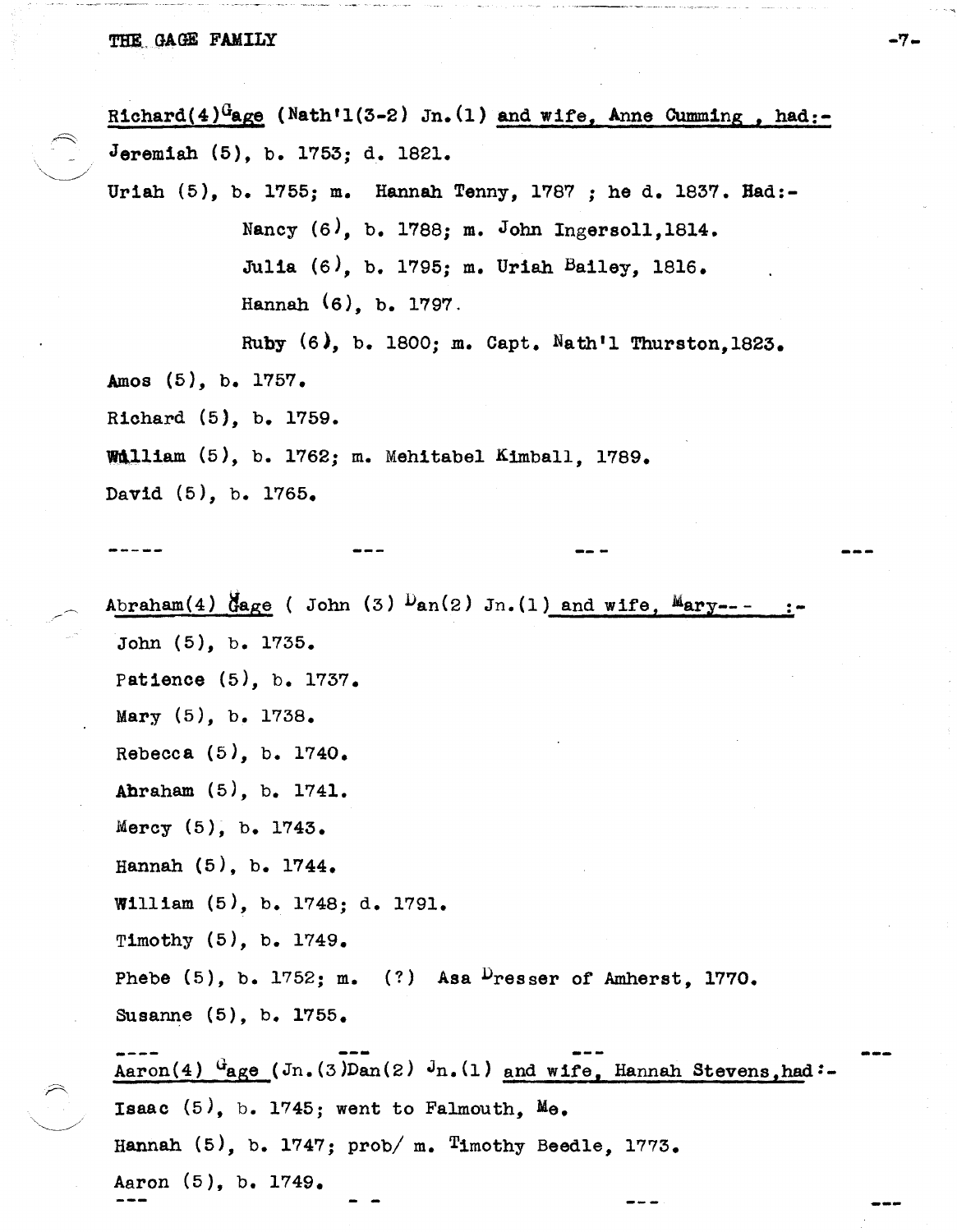Daniel(4)  $G$ age (Dan(3-2) Jn.(1) and wife, Ruth Kimball:- $Rebecca$  (5), b. 1738.( See Pelham list for full dates.) Joseph (5), b. 1739. Pierce  $(5)$ , b. 1741; m. Mary---; she d. 1781 age 42. He m. 2nd., Eunice Eaton, of Haverhill, pub. 1782; she d. 1786 age 44. He prob. m. Susanna Keyes of Andover, 1'78'7. ( A Pierce Gage, of Pelham, was published to Mary Bodwell of  $^{\text{m}}$ ethuen, 1764.) Ruth (5), b. 1743. Daniel (5), b. 1745; m. Joanna- before 1767. Abigail (6), b. 1748. David (5), b. 1750. Abner (5), b. 1753; m. Susanna-- - , 1776. Mary (5), b. 1756. Martha (5), b. 1758. Lydia (5), b. 1760. Amos (4)  $G_{\text{age}}$  (Dan'l (3-2) Jn. (1) and wife, Mehitabel Kimball:-Daniel (5), b. in Dracut district, 1741; d. in the French War, 1760. Elizabeth  $(5)$ , b.  $\blacksquare$   $\blacksquare$ , 1743. Martha (5), b. 1744; d. 1748. Asa (5), b. 1746. Sarah (5), b. 1748;had son,-Enoch (6)  $u_{\text{age}}$ , b. 1764. Betty (5), b. 1751; d. 1754. Debora (5), b. 1753. Abie1 (5), b. 1751; had a Wife, Abigail, 1781. Daniel (5) 2nd., b. 1761. --- ---

-8-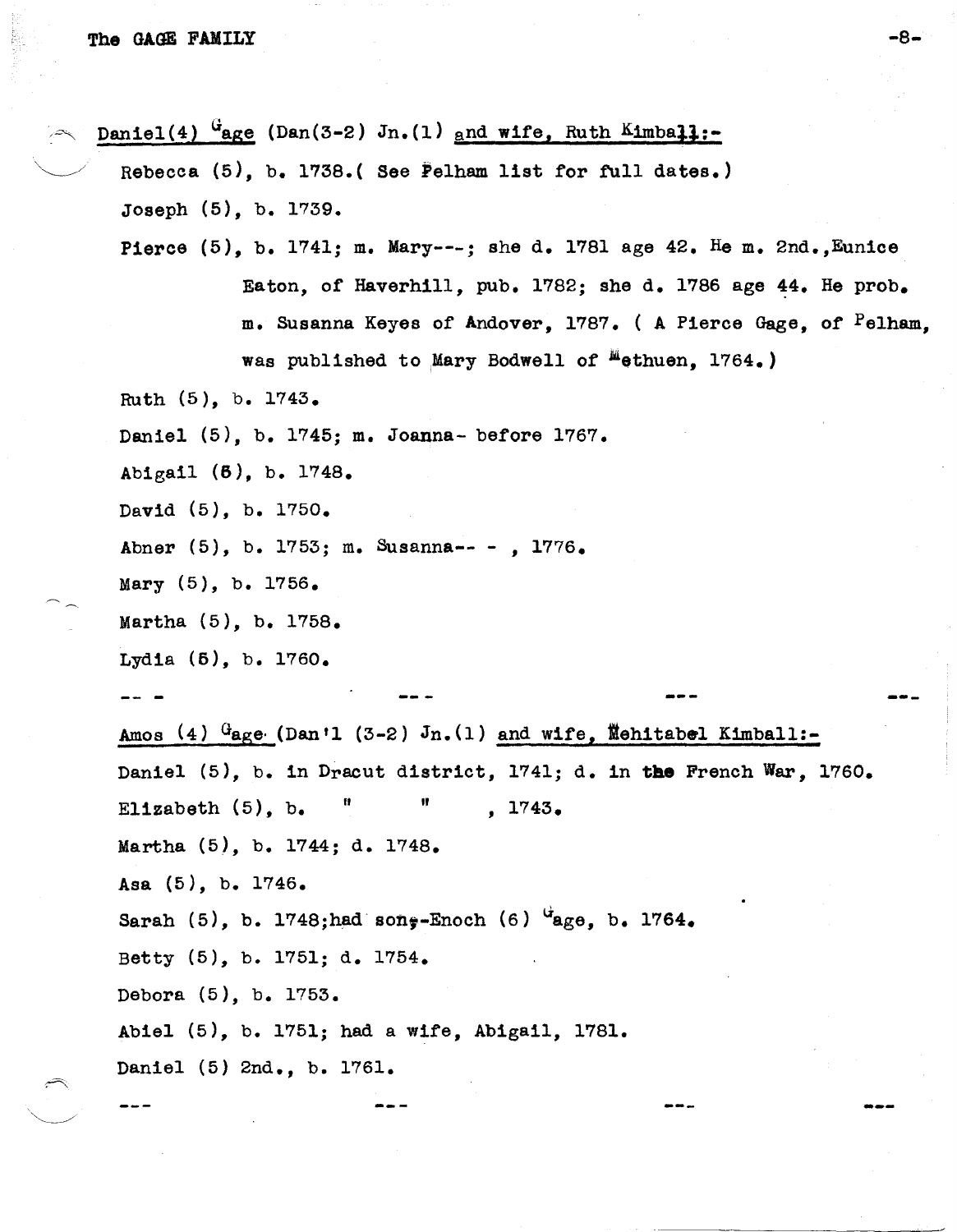Ben(5)  $G_{\texttt{age}}$  ( Ben(4)Jn.(3)Ben(2)Jn.(1) and wife, Priscilla Poor, had:- $Peter (6), b. 1751.$ Betty  $(6)$ , b. 1752; may have m. Asa Plummer, 1774, and d. Oct.2,1775 at 23. Hannah (6), b. 1754; d. 1775. Rebecca (6), b. 1756. Jonathan (6), b. 1759. Priscilla (6), b. 1761; d. 1775. Ben (6), b. 1763; d. Aug.12, 1775. Isaac (6), b. 1766. Joseph (6), b. 1768.

-9-

---

- James(5)  $G_{\text{agg}}$ e (Thomas(4)Jn.(3)  $B$ en(2)Jn.(1) and wife,Rebecca Kimball:-(1) James (6), b. in Bradford, 1758; d. 1776.
- 
- (2) Isaac (6), b. Feb.1761.

#### by 2nd wife, Sarah Lamson:-

- (5) James  $(6)$ , b. 1771; had a wife, Hannah-- , and family, 1794.
- (6) Hetty (6), b. 1776; d.y.
- (3 ) Thomas (6), b. 1762.
- (4) Abigail (6 ), b. 1764.

 $Wm_{\bullet}(4)$   $\text{diag}(Jn_{\bullet}(3)^{\text{D}}\text{en}(2)$   $Jn_{\bullet}(1)$  and wife, Debora Ewan ,had:-

Asa  $(5)$ , b. in Methuen, Sept. 28, 1745; m. 1st, Dolly Place  $(\text{Hav}_{\bullet}$  record); she d. Aug.25, 1788 age 36. He m. 2nd., Elizabeth Kittredge. Live in Haverhill and later in St. Johnsbury,  $Vt$ . He and brother, Joshua were known as "joyners" in Andover, 1770. It is said that Asa named the homestead "Gage-Place", for his wife, Dolly. It was the site of the ferry across the Merrimac near Bradford, known as Gage's ferry.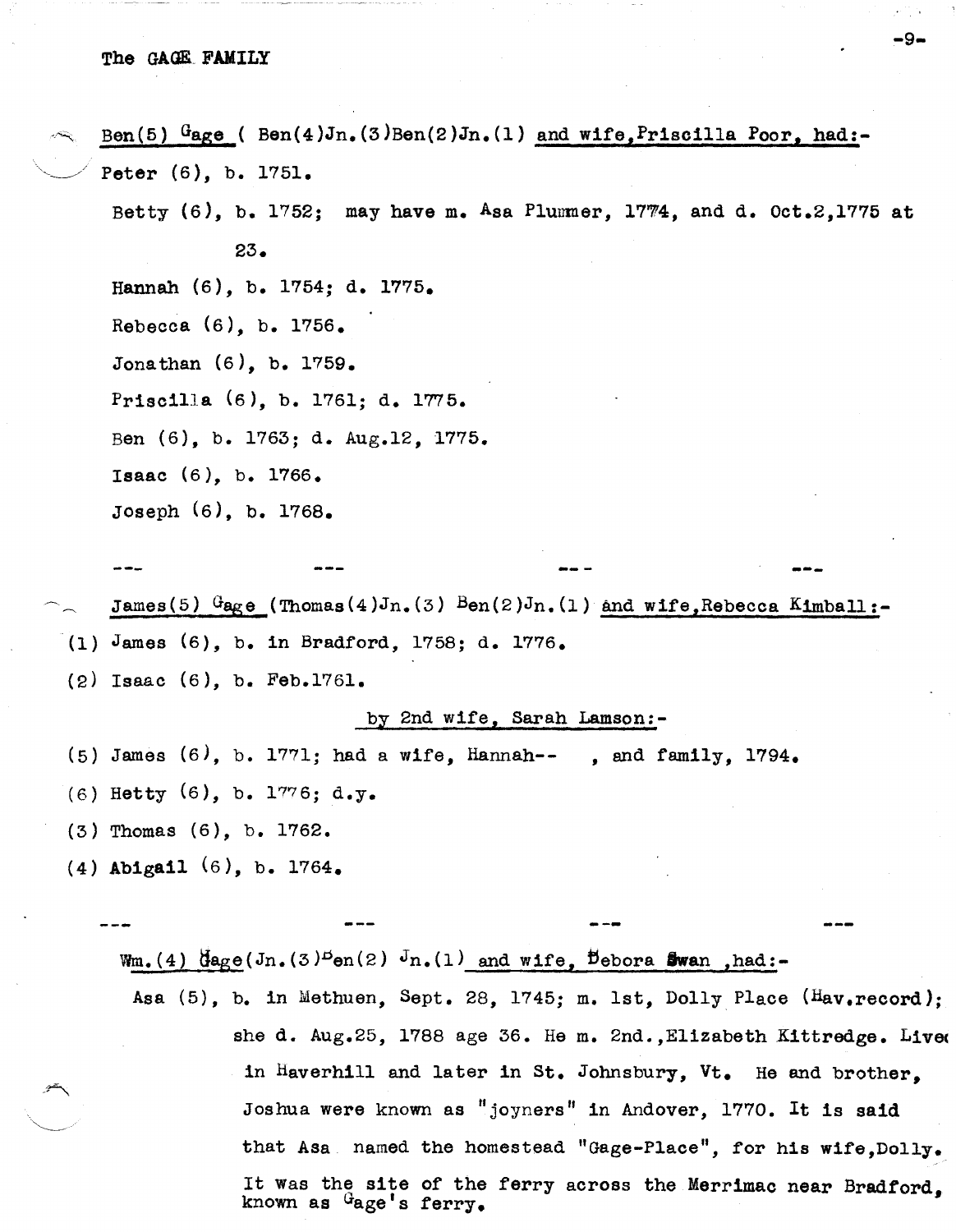## The GAGE FAMILY  $-10-$

## Children of Wm(4)  $G_{\text{age}}$  and wife, Debora Swan, (cont.) :-

Joshua  $(5)$ , b. in Methuen, Feb.27, 1747-8; m. Jane Andrews(or Anderson; Joshua served in Revolution in Capt. Jn. Moore's Co., Col.Stark' Rgt.,April to August, 1775. He lived in Wendall, now Sunapee, N.H., where seven children were born. Two children, birthplace unknown, were born before they lived in Sunapee:-  $W_m$ . (5) and Deborah (5), b. Oct.29,1777.

~ .-~ "",.,.: ..... ".. '~"i'"' ~c-  $\sim$   $\sim$   $\sim$   $\sim$ 

Asa(5)  $G_{\text{age}}(Wm.(4)Jn.(3)Ben(2)Jn.(1)$  and 1st wife, Dolly Place, had:-Asa  $(6)$ , b. April 25,  $1773$ ; lived in "alpole,  $N.F.$ ; m.---

Molly or Polly  $(6)$ , b. Feb. 21, 1775; m. Mar. 18, 1794, John Jennison. William  $(6)$ , b.  $0ct.6$ , 1776; m.Sarah Hooper of "alpole, N.H. Dolly(6) bapt. Mar.3, 1778, m. John Hews, 1795. Hannah (6), b. Oct.21, 1778; m. John Burt of Rockingham. Vt. Sally (6), b. Mar.19, 1781;m. --- Damon. John  $(6)$ , b. Dec.8,  $1782$ ; m. Betsy Merriam,Aug.1, 1803. Fanny (6), b.Apr.15, 1784; m. Henry Fitch of Rockingham. Josiah (6), b. Dec.15, 1785. Samuel (6), b. Oct.24, 1787.

## By 2nd Wife, Elizabeth Kittredge:-

---

Royal  $(6)$ , b. Feb.15,1791;(b. in Walpole,  $N$ . H. $(?)$ Betsy  $(6)$ , b. Jan.13,1793; m. Levi Hill. Rebecca (6), b.Mar.20, 1795. Sophy (6), bapt. May.20, 1799; m.-- Goodnough. Olive  $(6)$ , bapt.Sept.24, 1801; m. David Hatch.<br>Philinda $(6)$ , b.  $\cdot$   $\cdot$   $\cdot$  Parker.  $\text{Philinda}(\xi)$ , b. ; m. - Parker. Manervia  $(6)$ , b. in St. Johnsbuby, Vt., m. - Mason. Gardner  $(6)$ , b. in St. Johnsbury; lived in Charlestown,  $Vt$ ., at time of death of his son, Simon.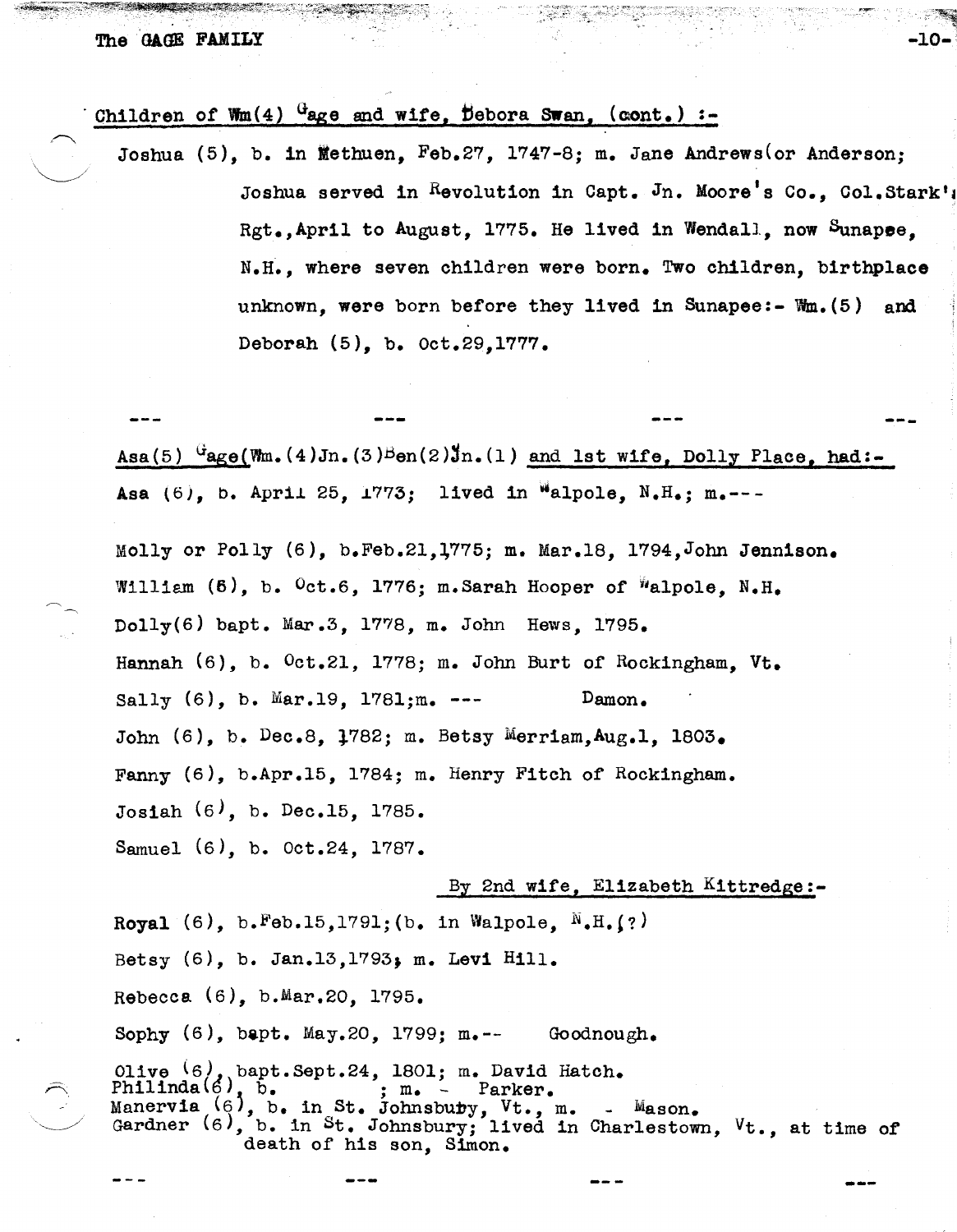---

Joshua (5)  $\mathcal{F}_{\text{age}}$ ( Wm.(4)Jn.(3) $\beta$ en(2)Jn.(1) and wife, Jane Andrews, had:-

Wm.(6) b. . Oct.29, 1777; birthplace not known. Deborah  $(6)$ , b.  $0ct.29$ ,  $1777$ , " John (6), b. in Wendell, now Sunapee, N.H., Dec.6, 1779. Caleb (6), b. and d. Dec. 17, 1781. Sarah (6), b. May 30, 1784. Polly (6), b. Apr.22.1786. Betsey (6). b. May 29, 1788.  $C_{\text{al}}$ eb  $(6)$ , b.June 23,1790. Jenney (6), b. June 2, 1792.

-11-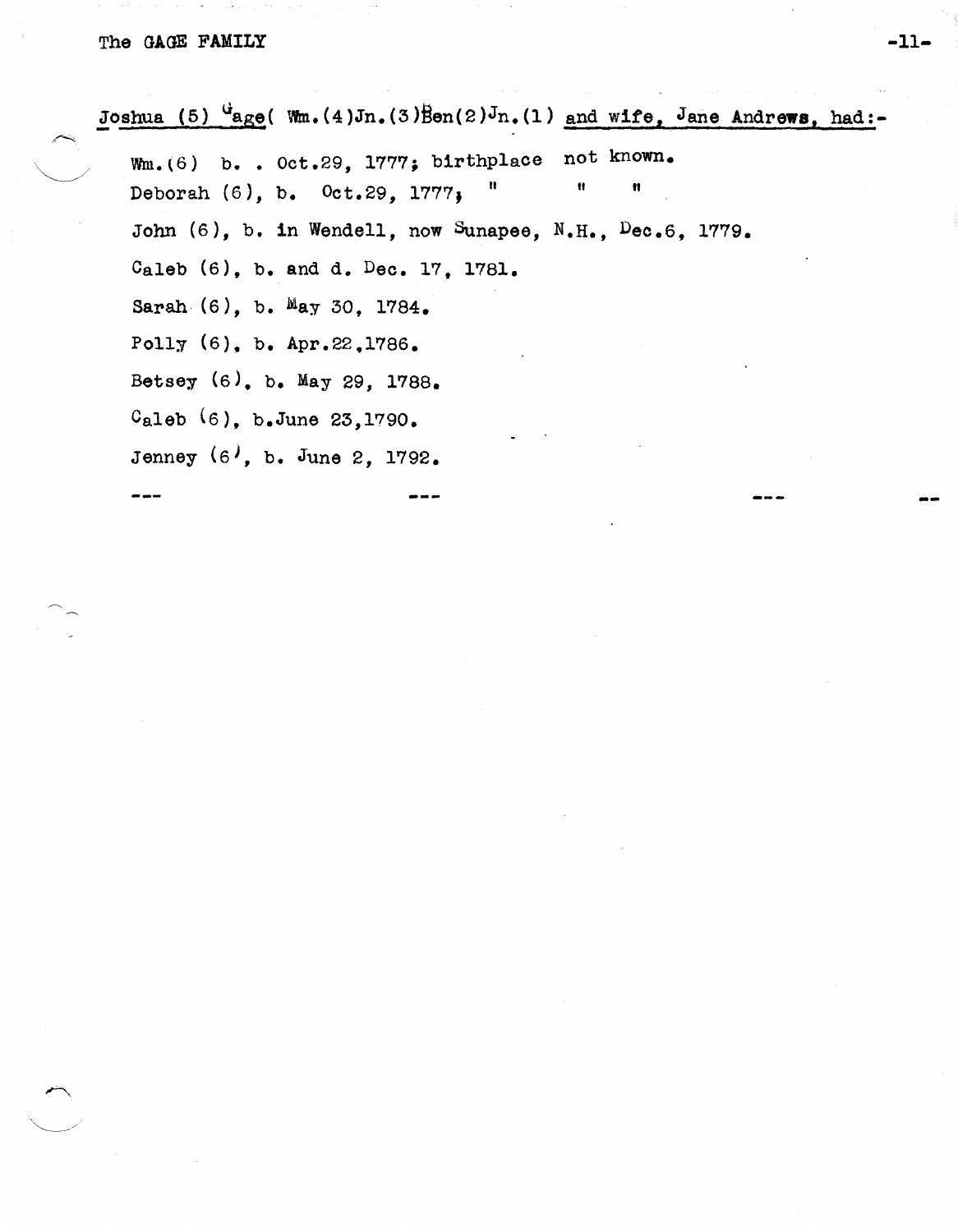$\mathbf{J}$ 

A Ingersoll,  $John$ ..... Abbott, Ann , Anna ...................4 Andrews (or Anderson)Jane ..10.11 Jennison, John .................10 B Jewett, Joseph ................... 4 Johnson, Sam .................... 5 Bailey, Uriah . . . . . . . . . . . . . . . Barker, Ben ................. 4 Samuel ..............  $\mathbf{H}$  $\pmb{s}$ Beedle, Timothy .............. 7 Bodwell, Mary  $\ldots$ ............... 8 Bolway, Agnes . . . . . . . . . . . . . . . 1 Boynton, Margaret (Harriman)... 2 11. Burbank, Martha .....2...4... 5  $Burt$ . John . . . . . . . . . . . . . . . . . 10  $^{\dagger}$  $\mathcal{C}$  $\pmb{\mathfrak{h}}$  $\mathbf{H}$ Carlton, Aaron ................3  $\mathbf{H}$  $Nehemiah$ .........4  $\bullet$  $\mathbf{H}$ Cumming, Ann ................4  $\mathbf{a}$ Currier, Jonathan ...........5 Ħ Sarah  $\mathbf{D}$ Deeds Dresser, Asa ............... Ladd, Lydia  $\mathbf{E}$ Eaton. Eunice .............. 8 Mason,  $Mr \mathbf{F}$ Fitch, Henry  $\ldots \ldots \ldots \ldots \ldots 10$  $\texttt{Frye.}$  Phebe .......3........... 6  $\mathbf{G}$ Gage, Daniel .................3 , Dorcas  $\ldots \ldots \ldots \ldots \ldots$ Goodnough,  $M_{\rm r}$ . - ..........10  $H$ Hall, David . . . . . . . . . . . . . . . . . 5 Hardy, Edmund ...............4  $\begin{array}{c} \n\text{H,} \\
\text{H,} \\
\text{H,} \\
\text{H,} \\
\text{H,} \\
\text{H,} \\
\text{H,} \\
\text{H,} \\
\text{H,} \\
\text{H,} \\
\text{H,} \\
\text{H,} \\
\text{H,} \\
\text{H,} \\
\text{H,} \\
\text{H,} \\
\text{H,} \\
\text{H,} \\
\text{H,} \\
\text{H,} \\
\text{H,} \\
\text{H,} \\
\text{H,} \\
\text{H,} \\
\text{H,} \\
\text{H,} \\
\text{H,} \\
\text{H,} \\
\text{H,} \\
\text{H,} \\
\$ 

Hazeltine, Mary ............ 4

Hooper, Sarah .............10

, Sarah ..........  $3$ . . . . . . . . . . . . . . . . . 10

. . . . . . . . . . . . . . . . . 10

 $\mathbf{H}$ 

Hews. John

Hill, Levi

 $K$ Keyes, Mary .......................1 , Robert .....................1 , Sarah ( widow ) ............1<br>, Susanna .......................8 Kittredge, Elizabeth ..... 9....... 10 Kimball, David .................... 2 , Dorothy  $\ldots \ldots \ldots \ldots$ 4 Mehitabel..2..4..5..7.... 8  $,$  Priscilla  $\dots\dots\dots\dots$ 6 Rebecca .......... $6...$ 9 Richard .................  $\boldsymbol{4}$ Ruth  $\dots\dots\dots4\dots\dots\dots$ 8 . . . . . . . . . . 1. . . . . . . . .  $L_{\perp}$ . . . . . . . . . . . . . . . . . . . . Lamson, Sarah ...................... 9 Levar, Prudence ............1....  $M$ Merriam, Betsy ...................10 Milliken, Rebecca .......3...... 5  $_{\rm N}$ Northend,  $\text{Elizabeth(widow)}$  .......1  $P$ Page.  $E11$ zabeth $(L_{ew1s}), \ldots, 2, \ldots, 5$ Parker,  $Mr_{\bullet}$  ......................10  $\frac{1}{2}$  Nathan ..................... 3 Place,  $Dolly$  ...............9.........10 Plummer, Asa ...................... 9 Poor, Priscilla ............ $5...9$  $\mathbb{R}$ 

| Ross, Susannah $2$ 4 |  |  |  |  |  |  |  |  |  |  |
|----------------------|--|--|--|--|--|--|--|--|--|--|
| Russell, Stephen  5  |  |  |  |  |  |  |  |  |  |  |

۰а۰